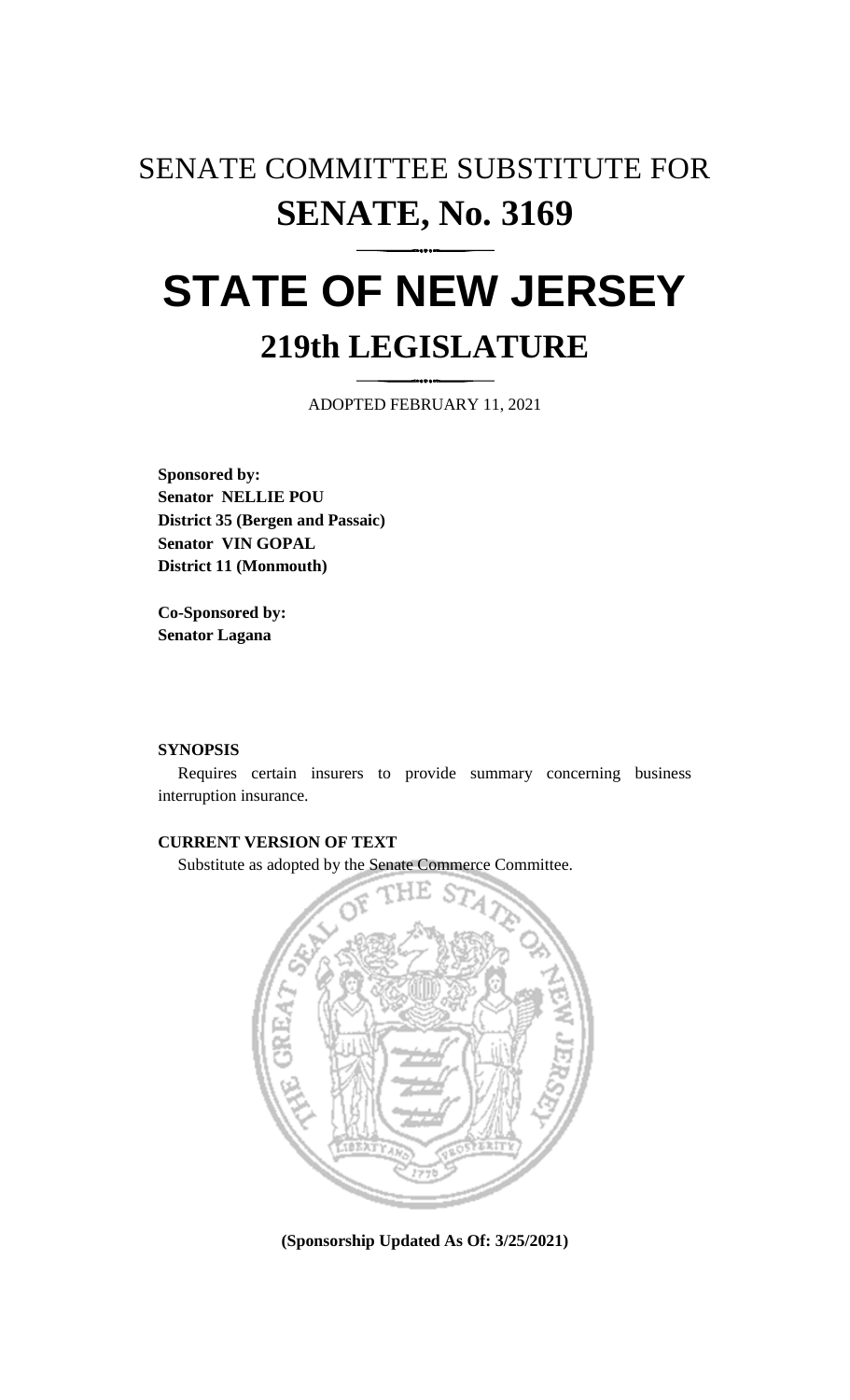$\mathcal{D}_{\mathcal{L}}$ 

 **AN ACT** concerning business interruption insurance and supplementing Title 17 of the Revised Statutes. **BE IT ENACTED** *by the Senate and General Assembly of the State of New Jersey:* 1. The Department of Banking and Insurance shall publish on its internet website, on or before the 90th day after the date of 9 enactment of P.L. , c. (C. ) (pending before the Legislature as this bill), a one page summary of common insurance clauses concerning coverage for the loss of use and occupancy of a commercial property and business interruption that may be used in a commercial insurance policy. The summary shall: a. be developed through a public stakeholder process; b. be written in easily understandable language; and c. include: (1) information concerning common coverage triggers; (2) examples of perils typically covered; (3) a summary of common exclusions; (4) the following statement, in a prominent place in the summary: "Your policy may not cover pandemics or viruses"; (5) the following statement: "Most business interruption insurance policies cover losses sustained due to a suspension of business where the suspension was caused by direct physical loss of or damage to property or the insured's premises, and where the loss or damage is caused by or results from a specified peril or covered cause of loss. For such policies, a government ordered shutdown may not trigger business interruption insurance coverage in the absence of physical damage to the insured property."; and (6) the following disclaimer: "This summary is not a replacement for the terms of the policy of insurance, shall not have the effect of altering the coverage afforded by the policy, and shall not confer new or additional rights beyond those expressly provided for in the policy. This information is only provided as guidance to the policyholder in understanding the terms of the policy of insurance. You should consult your policy, agent and insurer if you have questions about your particular coverage." 2. An authorized insurer shall provide the summary published 40 pursuant to section 1 of P.L., c. (C. ) (pending before the Legislature as this bill) to any potential purchaser of, or any policyholder seeking renewal of, a policy that provides coverage for the loss of use and occupancy of a commercial property and business interruption in this State with the application for the policy or renewal. 3. An authorized insurer that has issued a policy insuring against loss of use and occupancy of a commercial property and